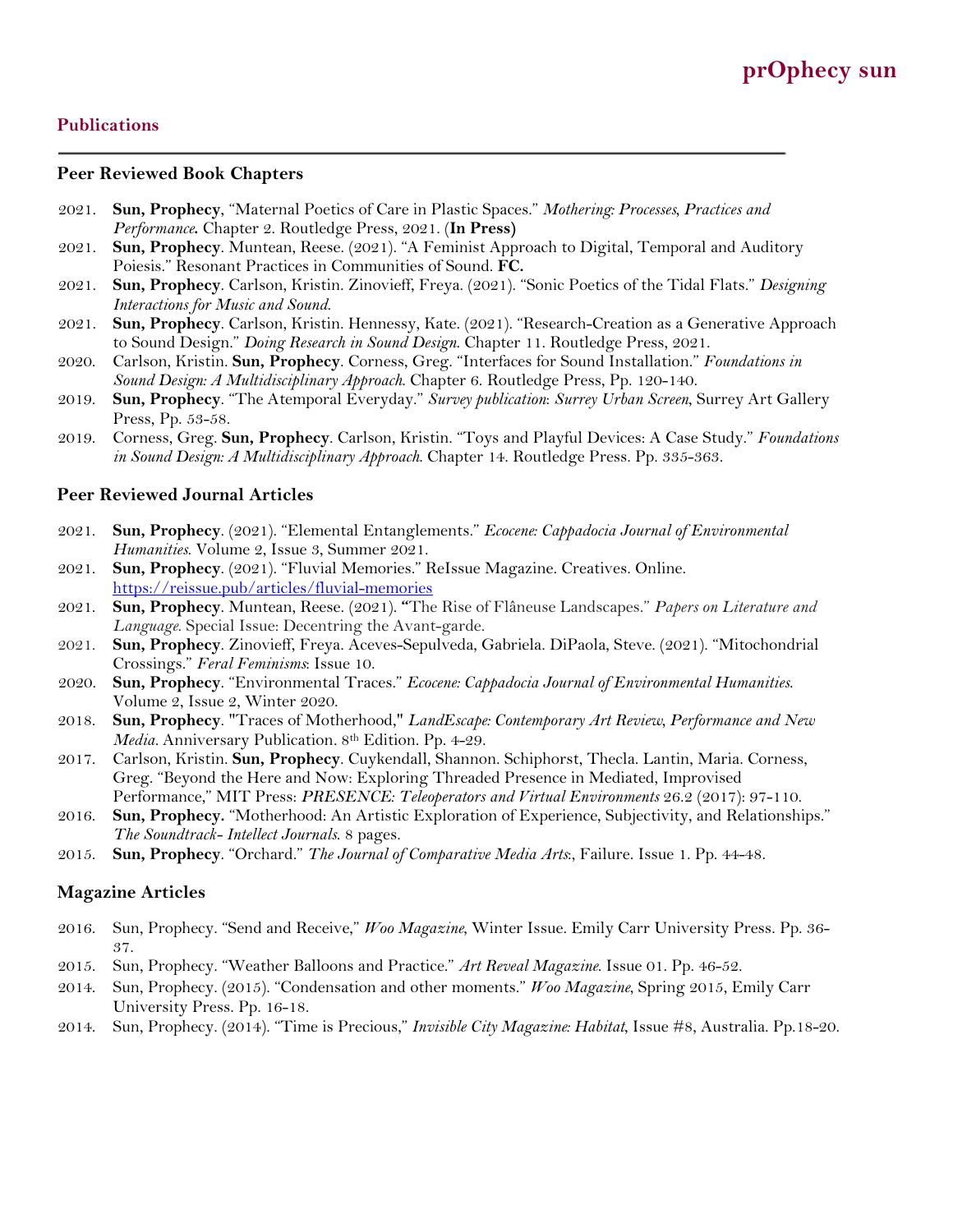# **Refereed Conference Proceedings**

- 2019. **Sun, Prophecy**. Zinovieff, Freya. Aceves-Sepúlveda, Gabriela. "Mothering Bacteria: The Body as an Interface." Creativity and Cognition (C&C2019). San Diego, California. June 23-26, 2019. Pp. 455-460.
- 2019. Carlson, Kristin, Corness, Greg. **Sun, Prophecy**. "Active Listening: Encouraging Sound Awareness Through Tangible Sonic Toys." Interaction Design and Children (IDC2019). Boise, Idaho. June 12- 15,2019. Pp. 334-338.
- 2017. **Sun, Prophecy**. Carlson, Kristin. Bizzochi, Jim. Schiphorst, Thecla. "Urban Mesh: Exploring Data, Biological Processes and Immersion in the Salmon People," 23rd International Symposium on Electronic Arts. Pp. 47-56.
- 2017. Cuykendall, Shannon. **Sun, Prophecy**. Muntean, Reese. DiPaola, Steve. Schiphorst, Thecla. "A Framework for Hybrid Multimodal Performances." Electronic Visualization and the Arts Proceedings, EVA2017. London England. July 10-13, 2017, (8 pages).
- 2016. **Sun, Prophecy**. Cuykendall, Shannon. Carlson, Kristin. Schiphorst, Thecla. Lantin, Maria. "spaceDisplaced: Investigating Presence Through Mediated Participatory Environments." Proceedings of the 3rd International Workshop on Movement and Computing (MOCO2016). Thessaloniki, Greece, July 2016 (8 pages).
- 2015. Cochrane, Karen. **Sun, Prophecy**. Carlson, Kristin. Lantin, Maria, Schiphorst, Thecla. "Mother, Body, and Weather: An Artistic Exploration of Transcending the Physical Experience of Motherhood." Proceedings of the 21st International Symposium on Electronic Art (ISEA2015), Vancouver, BC,

August 2015. Pp. 442-449.

## **Exhibition Catalogues**

- 2021. Sun, Prophecy. "Queering the Dams." Oxygen Arts entre and Hall Press. Pp. 1-30.
- 2021. Sun, Prophecy. "Intertidal." Simon Fraser University and Hall Printers. Pp. 1-47.
- 2021. Sun, Prophecy. "Hidden Sectors." Emily Carr University Press. **FC.**
- 2020. Sun, Prophecy. "Feminist Bodies in Posthuman Mountain Imaginary." Oxygen Arts Centre and Hall Press. Pp. 1-44.
- 2019. Sun, Prophecy. Fleet, Darren. "Nostalgic Geography." Oxygen Arts Centre and Hall Press. Pp. 1-40.
- 2019. Sun, Prophecy. Zinovieff, Freya. Aceves-Sepúlveda, Gabriela. Ecologies of Transformation. Exhibition Catalogue. Creativity and Cognition, 2019. Pp. 5.
- 2016. Sun, Prophecy and Mirae Rosner. In Vancouver: Dance in Vancouver Festival. The Dance Centre Publication. Vancouver, BC, pp. 8-9.
- 2015. Sun, Prophecy. Arcuri, Amanda, Motuh-Firth, Monique. Fluevog, Britta. Extensions. M.F.A. Graduate Exhibition Catalogue Publication. Pp. 2-3.
- 2015. Sun, Prophecy. Rosner, Mirae. "Send and Receive." ISEA 2015. Oscillations Program. LocoMotoArts/Vancouver New Music. Charlson Park, Vancouver, BC. Pp. 7-8.
- 2013. Sun, Prophecy. "New Moon." Hammock Thoughts: 2006–2013. Book Insert. Project Space Press, Vancouver BC, 2013.
- 2010. Sun, Prophecy and Jones, Jennifer. "Feminoise: Her Jazz:" Vancouver Women in Noise. Ltd Pub CD. Vancouver BC. Pp. 6-8.
- 2010. Sun, Prophecy and Bond, A. R. "Quilt of Mirrors." Anniversary Publication: Signal and Noise Media Festival. Publication Studio: Vancouver, BC. Pp. 10-11.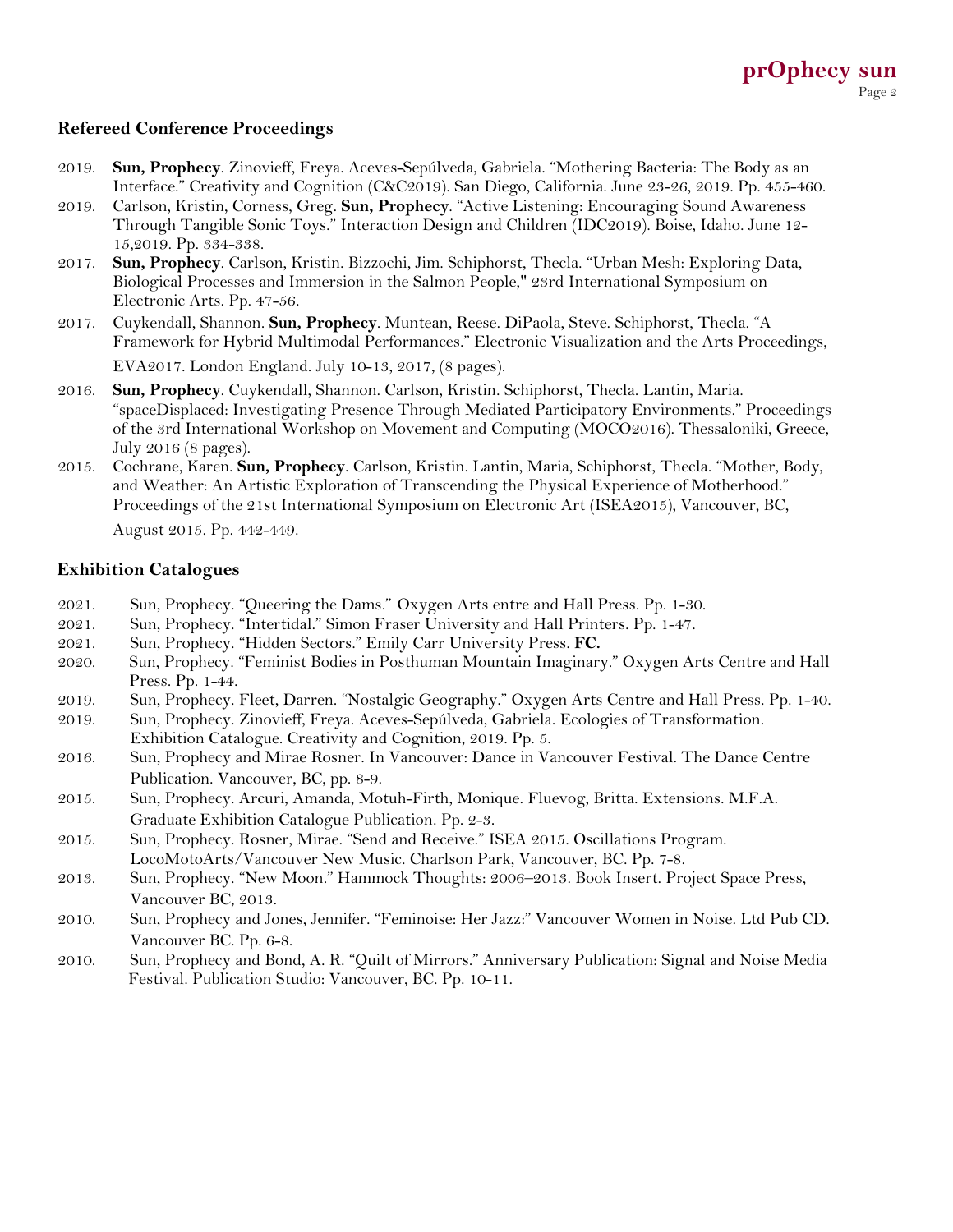# **Research-Creation/ Art Exhibitions/ Live Performances**

#### **Select Exhibitions: Interdisciplinary Film, Video and Media Arts**

- **2022.** *Queering the Dams*, Gallery 2, Feb 6-March 10, 2022, Grand Forks, BC. **FC**.
- **2021.** *Intertidal: Compositions for the Tidal Flats*, SFU Galleries, Online. https://prophecysun.com/intertidal
- **2021.** Art/Mamas, Access Gallery, BC.
- **2021.** Oxygen Art Centre Offsite Exhibition, May, Nelson BC. http://oxygenartcentre.org/offsite/prophecy.html
- **2020.** *Feminist Bodies in a Posthuman Mountain Imaginary*, Oxygen Art Centre Virtual Exhibition, June 10-30, 2020, Nelson BC. https://prophecysun.com/Feminist-Bodies-in-a-Posthuman-Mountain-Imaginary
- **2020.** *Hidden Sectors*, Michael O'Brian Exhibition Commons at Emily Carr University of Art + Design, Leaning out of Windows Project (LOoW), January 8-26, 2020, Vancouver BC. https://vimeo.com/533028657 + https://vimeo.com/536663992 + https://vimeo.com/533033118
- **2019.** *Nostalgic Geography: Mama and Papa Have Trains, Orchards and Mountains in Their Backyard*, w/ Darren Fleet, Oxygen Arts Centre, Nelson BC. https://prophecysun.com/Nostalgic-Geography
- **2019.** *Carrying Others*, w/ Reese Muntean, TaPRA Galley Exhibition, London UK. https://prophecysun.com/Carrying-Others
- **2019.** *Cover Up*, Grunt Gallery Mount Pleasant Community Art Screen, Vancouver BC.
- **2019.** *Mothering Bacteria: A Speculative Forecast of the Body as an Interface*, Creativity & Cognition / Design Interactive Systems 2019 Art Exhibition, gallery@CALIT2, UC San Diego Qualcomm Institute, San Diego, US. https://prophecysun.com/Mothering-Bacteria
- **2019.** *Hunting Self*, 15+ Soundscape Solo Exhibition, Arts Commons, Calgary AB. https://prophecysun.com/Hunting-Self
- **2018.** *Objects Wrapped in Dreams Wrapped in Objects*, Festival Miden, CHEAPART Cyprus 2018 Euro Exhibition, Greece. https://prophecysun.com/Objects-Wrapped-in-Dreams-Wrapped-in-Objects
- **2017.** *Play with Parents*, Art/Mamas Exhibition, Arbutus Gallery, Surrey BC. https://prophecysun.com/Play-with-Parents
- **2017.** *Objects Wrapped in Dreams Wrapped in Objects*, Carmichael Canadian Landscape Exhibition, Orillia Museum, Ontario.
- **2017.** *Fractured Perspectives: Movement and Light*, Lumen Prize, British Computer Art Society, London UK. https://prophecysun.com/Fractured-Perspectives
- **2017.** *Domestic Cupboards*, She-i-la: Women, Art and Production Exhibition, Fazakas Gallery, Van BC. https://prophecysun.com/Domestic-Cupboards
- **2017.** *Public LIVINGROOM,* w/ Leah W, Decoy Magazine: Happenstance, Van BC.
- **2017.** PushOff Festival, Cultch, Vancouver BC.
- **2016.** *Objects Wrapped in Dreams Wrapped in Objects*, Kinitiras-Artistic Network, Athens Greece.
- **2016.** *Objects Wrapped in Dreams Wrapped in Objects*, Festival Miden, Kalamata, Greece.
- **2016.** *Objects Wrapped in Dreams Wrapped in Objects*, Drawing Landscapes, POPUP Gallery, Surrey BC.
- **2016.** *Traces of Motherhood*, Art + Parenting Group Exhibition, Unit/Pitt Gallery, Vancouver BC.
- **2015.** *Flood*, w/ Ariel G, Black Hole Cinematheque, Oakland US.
- **2015.** *Devonian Mirage*, w/ Ariel G, L'Alternativa. Festival de Cine Independiente de Barcelona.
- **2015.** *Objects Wrapped in Dreams Wrapped in Objects*, MAA Graduate Exhibition, Charles H. Scott Gallery, Van BC.
- **2015.** *Echoes of Balance and Push*, 38th AHVA Annual Graduate Exhibition, Audain Art Centre Van BC.
- **2015.** *Echoes of Balance and Push*, Concourse Gallery, Emily Carr University of Art + Design, Vancouver BC.
- **2014.** *Relic Dreaming*, Your Kontinent Film & Media Arts Festival, Richmond BC.
- **2014.** *The Flats*, DIS: ACM Conference on Designing Interactive Systems, R. Hotel, Van BC.
- **2014.** *Time is Precious,* Performative Ecologies Symposium, dc3 Art Projects, EDM AB.
- **2013.** *Inner Landscapes,* The International Experimental Cinema Exposition, Colorado US.
- **2013.** *Cupboards*, Cinethesia Feminist Film Festival, Varsity Center, Carbondale, IL US.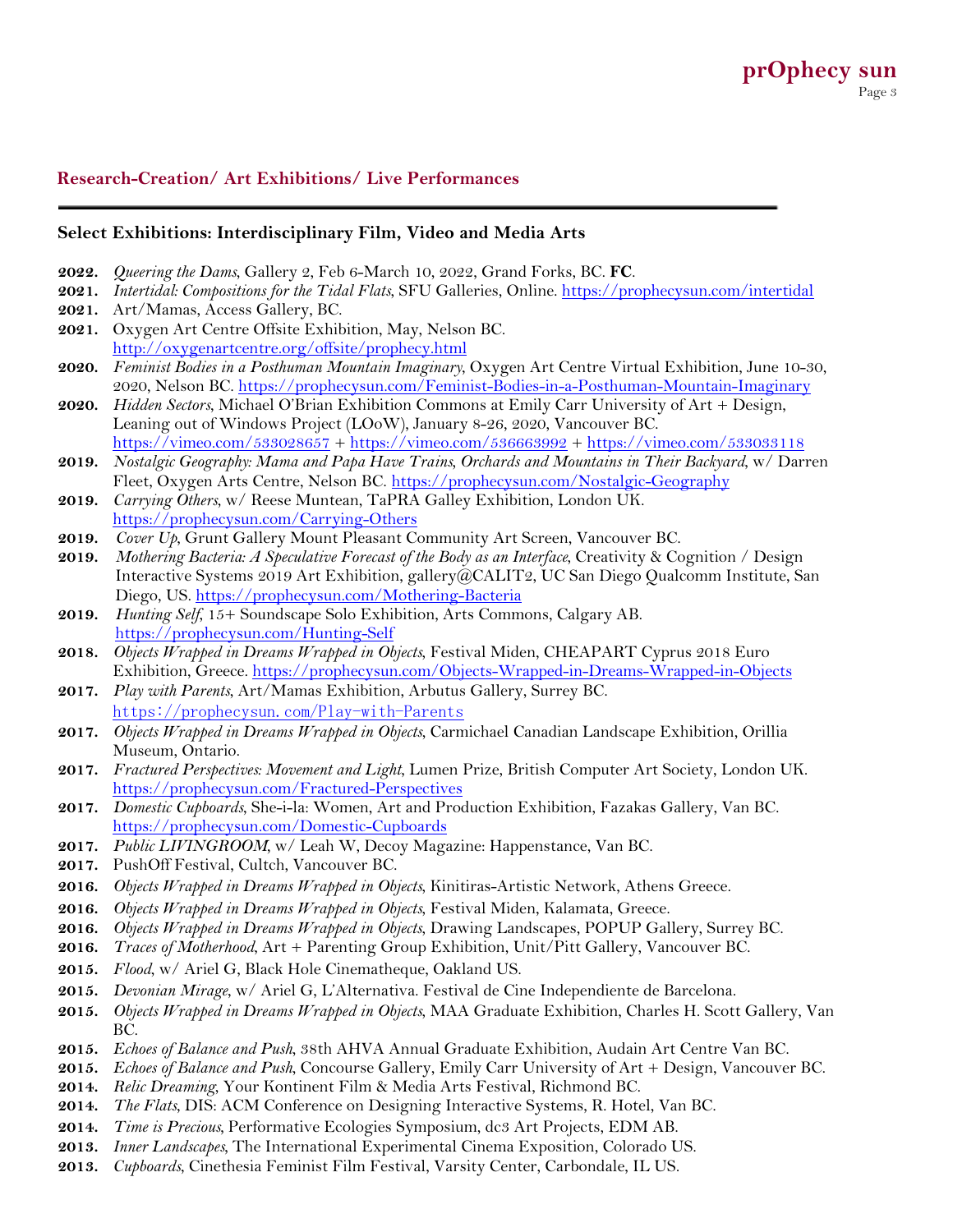- **2013.** *Cupboards*, Exploding Cinema, London UK 2012 Cupboards, International ArtExpo event ID/ Identities. Istanbul, Turkey.
- **2012.** *Self portrait*, FICTILIS 10-22-38 Astoria, The LAB. San Francisco, US.
- **2012.** *Remarkable Concussions & Other Memories of the Snow*, Hammock, Van BC.
- **2012.** *Hopscotch*, Da 2012: Month of Performance Art, Institut für Alles Mögliche, Germany
- **2011.** *Cupboards*, Square Eyes Festival, Exchange Gallery, Penzance Cornwall UK
- **2011.** *New Moon*, Hammock Gallery, Vancouver BC
- **2011.** *The Trashdancer Project*, w/ Brydee Rood and Dance Troupe Practice, IAC Gallery, Berlin Germany
- **2011.** *Cupboards*, Da 2011 Festival, Institut für Alles Mögliche, Berlin, Germany
- **2009.** *Worlds smallest apartment*, Upgrade! Creative City Conversation, Emily Carr University of Art + Design, Vancouver BC

#### **Select Live Performances**

- 2021. Threshold, w/ Ross Birdwise and Soressa Gardner, NeuzTech Festival, Burnside Gorge Community Centre, Victoria BC.
- 2021. *Forgotten Voice,* Active/Passive Vol. 3. Music Festival, Yellowhouse, Galiano Island, BC.
- 2020. *Murmurs*, w/ Vancouver Electronic Ensemble, VCC, Vancouver BC.
- 2019. *CoexisDance: Western Edition* w/ Matthew Ariaratnam and Jenna Berlyn**,** The Dance Centre, Vancouver BC.
- 2019. *Parallel*, w/Okkyung Lee and Vancouver Electronic Ensemble, Roundhouse Theatre, Vancouver BC.
- 2019. *Lozenge Composition with Four Yellow Lines, 1933*. Live performance, Hotham Sound Album Release, Toast Collective, Vancouver, BC.
- 2018. *Illuminate Self*, Live performance w/ Laurie Goldston, Quiet City, Granville Revue Island Theater, Vancouver BC.
- 2017. *Uri Caine Remix*, w/ Uri Caine and Vancouver Electronic Ensemble, Roundhouse Theater, Van, BC.
- 2017. *Magical Beast*, w/ Luciana D'Anunciacao/Meghan Rosner. Dance in Vancouver (DIV2017), Van BC.
- 2017. *Improvisational tones*, Tidal ~ Signal, Vancouver Art & Leisure, Vancouver BC.
- 2016. *Presence in a Box*, w/ Kristin C/ Shannon C, Scores + Traces Exhibition, One Art Space, NY US.
- 2016. *Lucid Space: Interactions and Reactions*, w/ Mirae Rosner, inFlux, Surrey Art Gallery, Surrey BC.
- 2015. *Send & Receive*, w/ Mirae R, ISEA 2015 (21st Int'l Symposium on Electronic Art), Van BC.
- 2015. *Worlds*, Live sound performance, ISEA 2015 (21st Int'l Symposium on Electronic Art), Van BC.
- 2014. *T.I.M.E* (TONAL MEDIA Experiment), Vancouver International Jazz Festival, Van BC.
- 2013. *Quiet Body Spaces*, Festival des Musiques Creation, Jonquiere, Quebec.
- 2013. *Remarkable Concussions,* w/ Mirae Rosner. PROJECT: Space Available. Seattle, US.
- 2012. *Quiet Body Spaces*, Soundasaurus Media Arts Festival, EPCOR Centre, Calgary Alberta.
- 2012. *Quiet Body Spaces*, Low Lives 4: International Festival of Live Networked Performances, NY USA.
- 2012. Live improvised performance, H[e]ar Concert Series: Vancouver New Music, The Waldorf, Vancouver BC.
- 2012. Live improvised performance, Utopia Annual Festival of Women in Digital Culture, W2, Van BC.
- 2011. *Umbrella Piece*, w/ Dance Troupe Practice, VIVO Media Arts Centre, Van BC.
- 2011. CiTR Shindig Music Finals, w/ Tyranahorse, Railway Club, Vancouver BC.
- 2011. Xenakis Festival, w/ Vancouver Electronic Ensemble, Scotia Bank Dance Centre, Van BC.
- 2011. Live performance, w/ Spell, Live Biennalle, Vancouver BC.
- 2011. *Uproot*, SquareWaves Festival, W2 Media Arts Centre, Vancouver BC.
- 2011. Taiko Festival, w/ Vancouver Electronic Music Ensemble, Vancouver Playhouse, Van BC.
- 2010. *Quilt of Mirrors*, w/Aja Rose Bond, Signal and Noise Media Arts Festival, VIVO Arts Centre, Van BC.
- 2010. *Push & Pull*, w/Luciana D'Anunciacao, SquareWaves Media Festival, Blim Gallery, Van BC.
- 2010. *FUSE: Girls!Girls!Girls!* w/ Her Jazz Noise Collective, Vancouver Art Gallery, Van BC.
- 2010. *Play Hut*, Art's B-day at The Western Front, w/ Soressa Gardner, Vancouver BC.
- 2010. Live performance, w/ Under the Sun, Centre A Gallery, Vancouver BC.
- 2009. Live performance, Music Waste Festival, Gene, Vancouver BC.
- 2009. *Hairy Lumps: An Inter-dimensional Allegory*, w/ Dance Troupe Practice, Dancing on the Edge Festival, Firehall Theatre, Vancouver BC.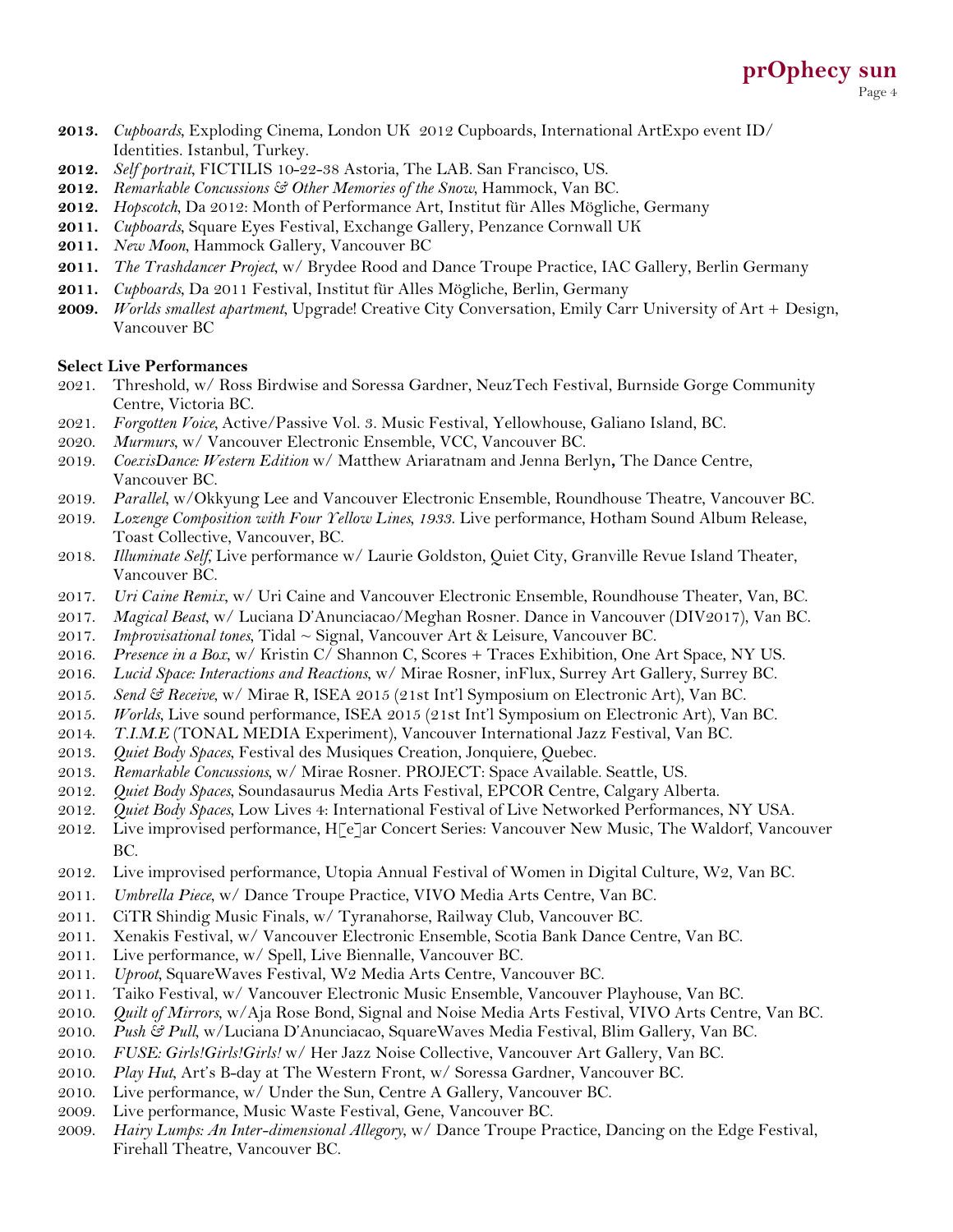# **prOphecy sun** Page 5

- 2009. Lesbian Art Show, w/ Her Jazz Noise Collective, Fontanelle Gallery, Portland Oregon US.
- 2009. *Aftermath*, prOphecy sun + Dance Troupe Practice, Square Waves Festival, Vancouver Public Library, Vancouver BC.
- 2009. *Drawn Festival*, w/ Voxxy Choir, Petley-Jones Gallery, Vancouver BC.
- 2009. Live improvised performance, w/ Vancouver Electronic Ensemble, Vancouver New Music Series, The Cultch, Van BC.
- 2009. *Wine Glasses*, w/ Her Jazz Noise Collective, Signal and Noise Media Arts Festival, VIVO Media Arts Centre, Vancouver BC.
- 2009. *Letting go of the animals*, Music Waste Festival, Shudder Gallery, Vancouver BC.
- 2008. *Coin Gutter Show*, w/ Her Jazz Noise Collective, VIVO Media Arts Centre, Van BC.
- 2008. *Everyday Opera*, w/ Dance Troupe Practice, Ukrainian Hall, Vancouver BC.
- 2008. *Walky Talky*, w/ Her Jazz Noise Collective, Cobalt, Vancouver BC.
- 2008. *Choosing Colours*, w/ Her Jazz Noise Collective, Western Front, Vancouver BC.

#### **Select Radio Broadcasts, Releases and Collections**

## **Featured Radio Broadcasts 2009-2020**

| Canada 24 Hours of Radio Art, Bepi Presents                                 |
|-----------------------------------------------------------------------------|
| Europe radioCona: WinterFM, Ljubljana, Slovenia.                            |
| USA WFMU Radius PATCH 03: Voice                                             |
| USA Sketchpad Broadcasts, Chicago, US                                       |
| Canada CBC Radio Ideas Episode: The Signal of Noise                         |
| Canada CJSR, Borscht in Space                                               |
| Canada CBC Radio, The Signal: Episode Podcast 66                            |
| Europe Intangible 23, Canary Islands, Spain                                 |
| Europe Fluido Rosa, Madrid, Spain                                           |
| Online Quiet Body, Radius Radio. Featured Episode 36, Chicago, US           |
| Online Space Wolves/ Quiet Body, Basic.Fm: Reuse Aloud, Tyneside Cinema, UK |
| Online Elsethings Arts Festival. Cabin Songs                                |
| Online Fall down- let go, Movement-Sound Exhibition, Movement Museum        |
| Online Life after Radio, Home Jams Mix Tape: Episode 7                      |
| Online Life after Radio, Rock Lottery 2012                                  |
|                                                                             |

#### **CD/ Tape/Digital Releases**

- **2021** *Intertidal.* Self-Released. Canada. https://prophecysunmusic.bandcamp.com/album/intertidal
- **2021** *SkyCat,* Self-Released, Canada. https://prophecysunmusic.bandcamp.com/album/skycat
- **2021** *Threshold.* prOphecy sun/Ross Birdwise/ Soressa Gardner. Self-Released. Canada. https://prophecysunmusic.bandcamp.com/album/threshold-2
- **2021** *Mitochondrial Crossings*, Feral Feminisms, Online, **FC**.
- **2020** *Johonin Bunchy Principle Crosstalk,* Vancouver New Music, Canada. https://soundcloud.com/prophecy-sun/johonin-bunchy-principle-crosstalk
- **2019** *Silent Self*, Voices Compilation, Attenuation Circuit. Germany.
- **2019** *Lozenge Composition with Four Yellow Lines,* 1933, The Mondrians, Hotham Sound Label, Canada. http://hotham-sound.squarespace.com/lozenge-composition-with-four-yellow-lines-1933-prophecy-sun
- **2019** *Emerging psychic powers of the tragic heroine*, prOphecy sun/Soressa G. Bitch Tapes Comp. Canada**.** https://bitchtapes.bandcamp.com/track/emerging-psychic-powers-of-the-tragic-heroine
- **2018** *Moving time*, Fair Play Compilation 2. Paris, France. https://fairplaynetwork.bandcamp.com/track/prophecy-sun-moving-time
- **2018** *Park Dreams*, Bitch Tapes. Spring Compilation. Canada. https://bitchtapes.bandcamp.com/track/park-dreams
- **2017** *Live at In-Flux*, Fabrication 3.0 Compilation. prOphecy sun. Attenuation Circuit. Germany.
- **2017** *Moving time*, Bitch Tapes. Spring Compilation. Canada.